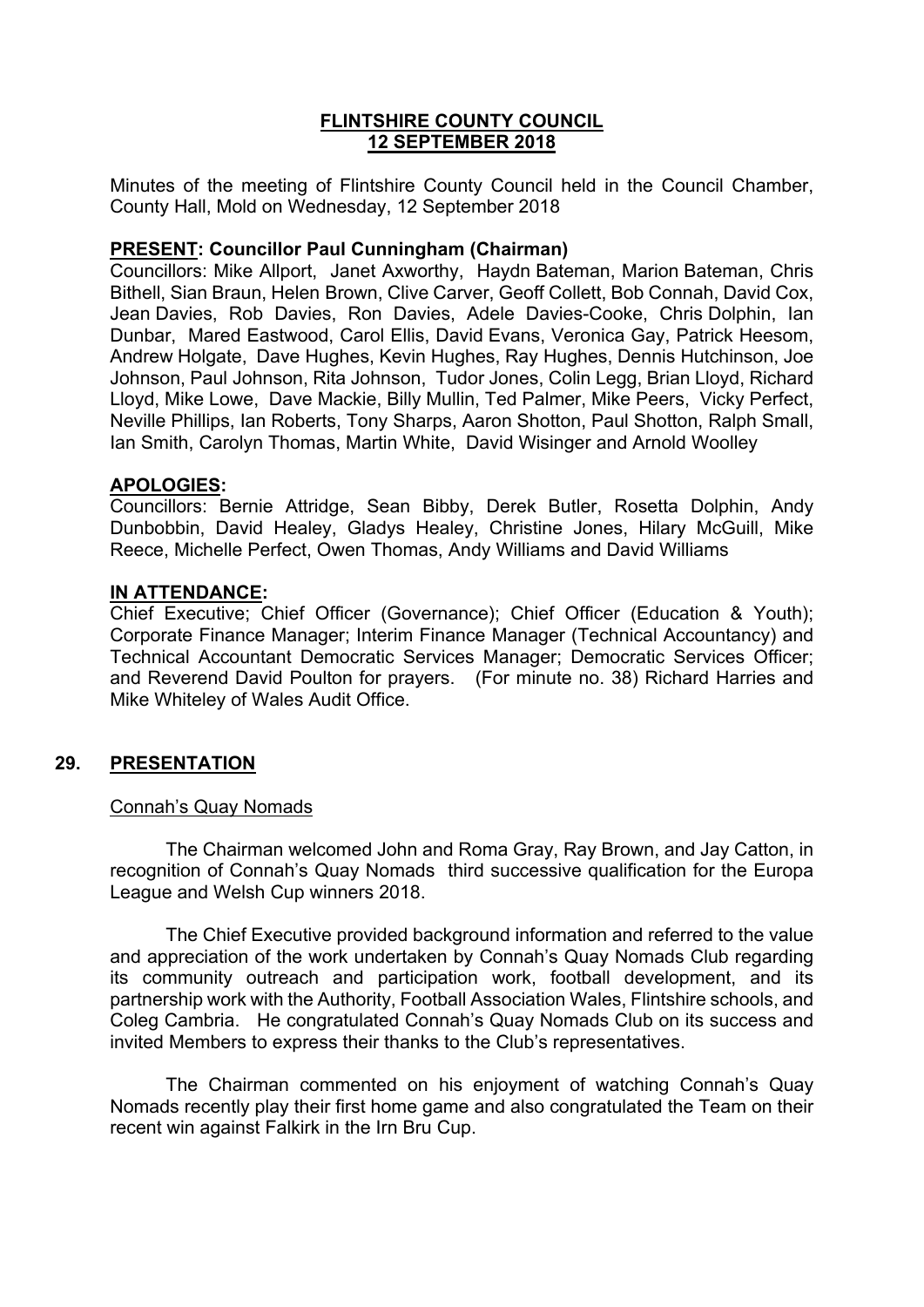Councillor Aaron Shotton commented on the fantastic achievement of Connah's Quay Nomads Club in the Welsh Cup final. He referred to the impressive work that the owners, Board members, and coaching team had undertaken to develop the Club in recent years. Councillor Shotton also referred to the development and success of the Quay 3G which had contributed to the development of Connah's Quay Nomads and other youth teams across the County and to the Youth Academy programme. He congratulated the Club on its success and wished it well for the future.

Councillor Paul Shotton expressed his congratulations to the Club on its success and also congratulated Andy Morrison who was named Manager of the Month by the Welsh Premier League.

Councillor Ian Dunbar paid tribute to the success of Connah's Quay Nomads and said the Club was a tremendous asset to Connah's Quay.

Councillor Martin White reiterated the comments made by Members and said he had been proud to attend the Welsh Cup final with his family to support the Club. He thanked the Club for allowing local supporters to take the Trophy on a tour of local venues in Connah's Quay and Shotton and said this had been well received by the local community. He wished the Club well for the future.

Councillor Dennis Hutchinson referred to his long standing association with Connah's Quay Nomads Club which he greatly valued and expressed his congratulations to the Club on its success.

On behalf of Connah's Quay Nomad's Club, Mr John Grey thanked Members for their words of recognition and support for all involved.

## **30. MINUTES**

The minutes of the meetings held on 19 June 2018 were received.

#### **Accuracy**

Page 4, item 16, the Chief Officer (Governance) advised that Councillor David Mackie had declared a personal interest on Agenda item 14 - the Approval of Clwyd Pension Fund Statement of Accounts, as a member of the Clwyd Pension Fund, but this had not been recorded in the minutes.

#### **RESOLVED:**

That subject to the above amendment the minutes be approved and signed by the Chairman as a correct record.

## **31. DECLARATIONS OF INTEREST**

The Chief Officer advised that a personal interest would be recorded on behalf of the following Members in respect of Agenda Item 12 'North Wales Fire and Rescue Authority:2019-20 Financial Update and Consultation', as members of the Fire Authority: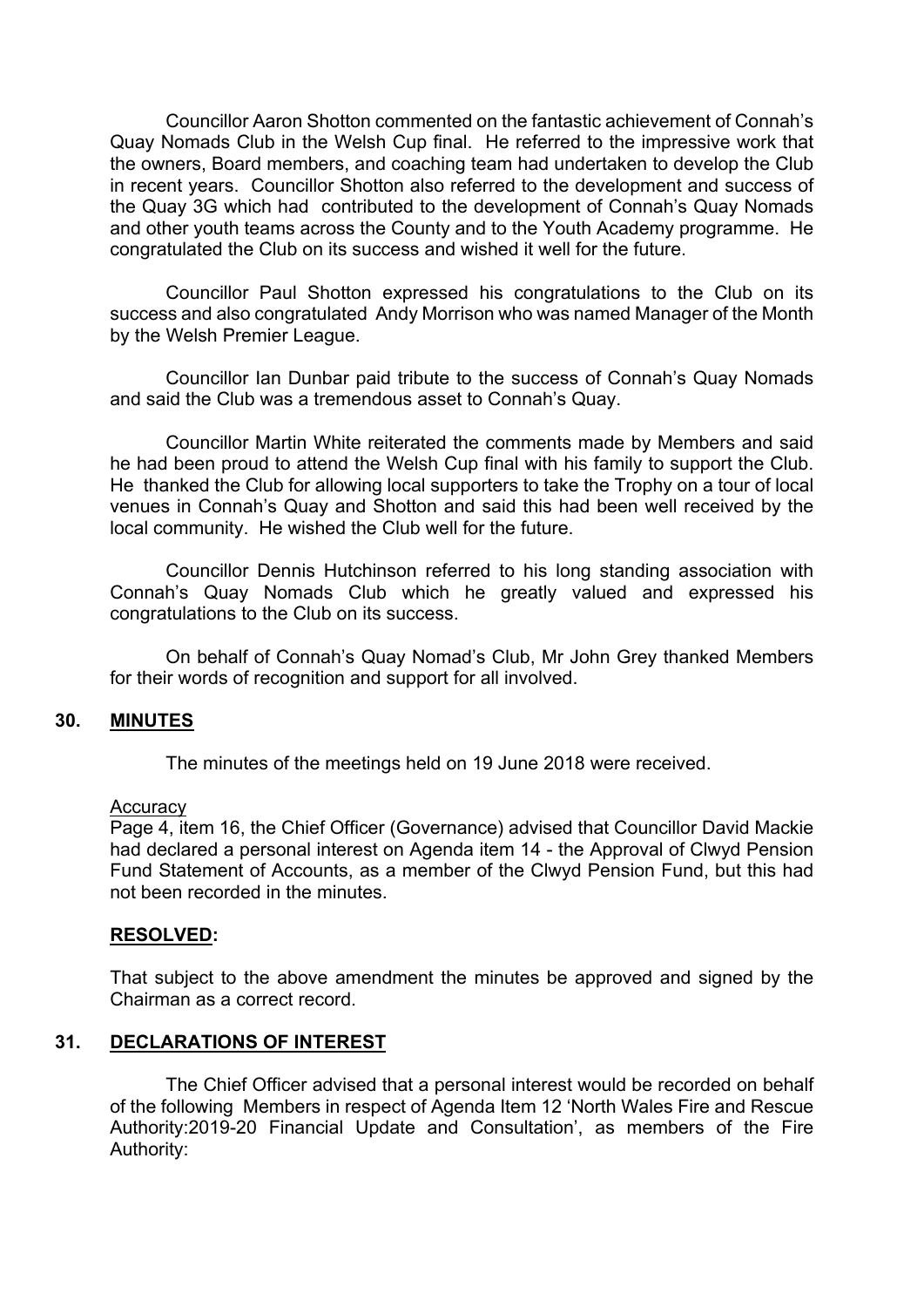Councillors: Marion Bateman, Ian Dunbar, Veronica Gay, Paul Shotton, Owen Thomas and David Wisinger.

Councillor Dennis Hutchinson declared a personal and prejudicial interest in agenda item 6, Petitions - withdrawal of the Buckley Shopper bus service.

### **32. CHAIRMAN'S COMMUNICATIONS**

.

A copy of the Chairman's Communications had been circulated prior to the meeting. The Chairman gave particular mention to the Chernobyl Children's visit, the Chernobyl Church Service and the Chernobyl Children's Farewell Party. He expressed his appreciation to the residents of Flintshire and Cheshire who had welcomed and provided accommodation for the children in their own homes during their visit.

#### **33. PETITIONS**

Councillor Jean Davies submitted a petition for a relief road for heavy quarry traffic from Pentre Halkyn.

Councillors Carol Ellis and Mike Peers submitted petitions from the residents of Buckley to object to the loss of the Buckley Shopper bus service and outlined the impact it would have on the residents of Buckley and the viability of the Town Centre.

#### **34. PUBLIC QUESTION TIME**

None were received.

#### **35. QUESTIONS**

None were received.

#### **36. NOTICE OF MOTION**

The following Notice of Motion had been received from Councillor Tony Sharps:

The Council calls on the Chief Executive to ensure that the Chief and Senior Officers respond to Councillors' requests with courtesy and good manners without any undue delay.

Speaking in support of his Motion, Councillor Sharps referred to the concerns he had raised at a meeting of the County Council on 18 May 2017, on the response times taken by some departments to the matters and concerns raised by Members and said that the Chief Executive had agreed that a set of standards would be created to address the issues raised. Councillor Sharps conceded that there had been some improvement, however, he identified a number of specific issues which had arisen in his Ward where the services provided by the Authority had been below the standard required by the residents of Flintshire. In conclusion Councillor Sharps emphasised the need for improved consultation and communication with Members concerning service delivery.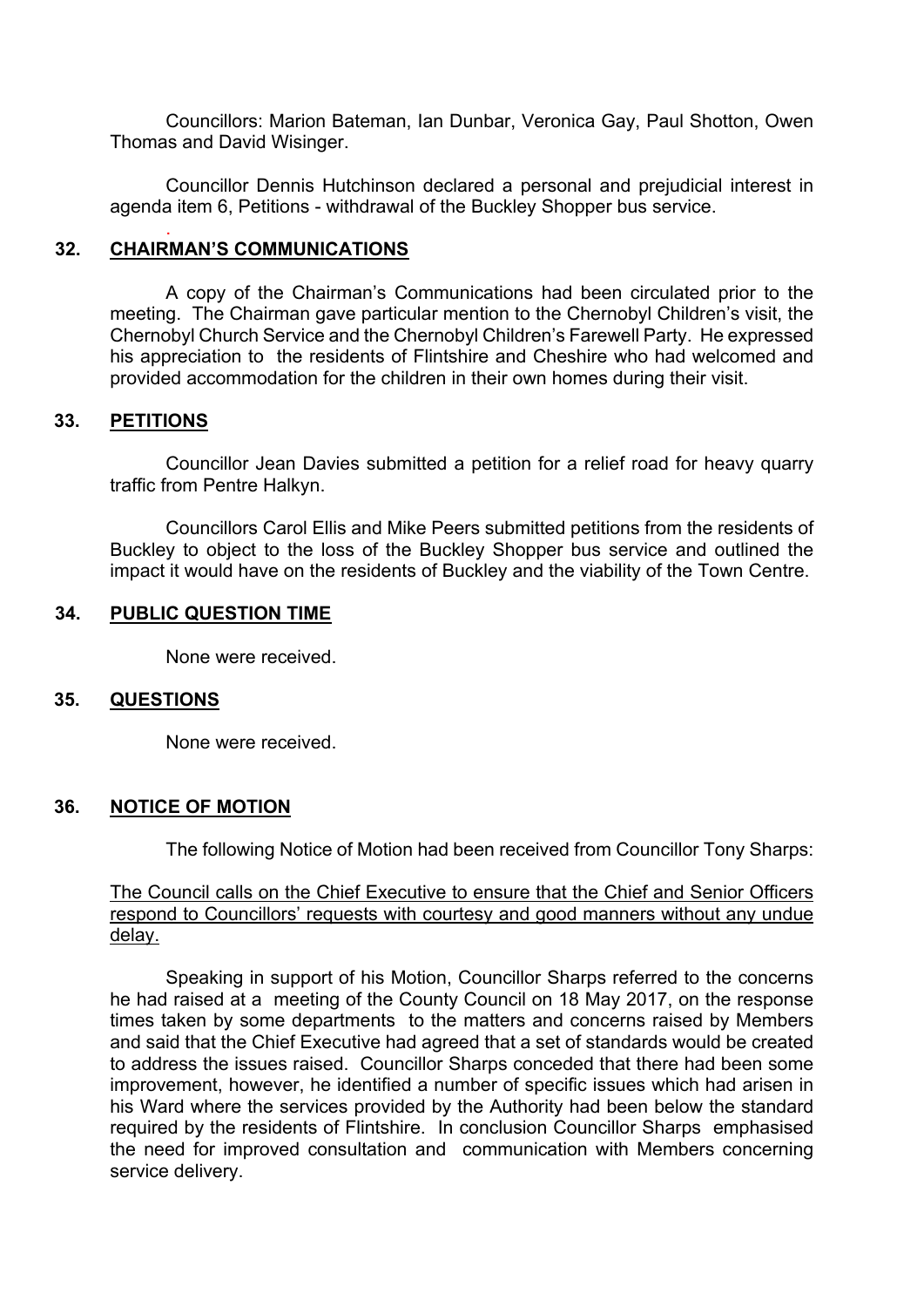Councillor Mike Peers spoke in support of the Motion and said it was difficult to meet the needs and expectations of local residents when the advice or response requested from departments to matters raised by Members was either not forthcoming or not provided within an acceptable timeframe.

Councillor Clive Carver said the issue of response times was an historical problem and agreed with the views expressed by Councillor Sharps that urgent action was required to address the matter. He suggested that the issue be submitted to an Overview & Scrutiny Committee for determination.

Councillor Carol Ellis supported the Motion and outlined her personal experiences of delay in receiving a response to matters she had raised on behalf of her local residents. She spoke of the negative impact and frustration when residents were unable to receive answers to their concerns and questions and alluded to the time wasted when Members had to chase a response to contacts and communications.

Councillor Helen Brown also spoke of the need for timely, accurate responses to the matters raised by Members and said these were frequently on behalf of local residents in urgent need of advice and support.

Councillor Aaron Shotton said he supported the Motion by Councillor Sharps, however, he said there was a need to recognise the good working practices and positive engagement and responses provided by the Authority in many areas of service which outweighed the instances where this had fell short of the standard that the Authority wished to provide. He acknowledged the genuine concerns that some Members had raised on issues that had arisen in their Wards and said that the current protocol needed to be reviewed and updated.

The Chief Executive advised that in his response to the Motion put forward by Councillor Tony Sharps he had set out a number of actions to renew the standards and improve performance around them. The Chief Executive said he had discussed the general concerns raised by Councillor Sharps with Chief Officers collectively and the specific issues raised would be addressed in the service areas concerned. Referring to the Standards, the Chief Executive said there were specific timescales in place and that Members and the general public should receive an acknowledgement to an enquiry within 5 working days and a response within 10 working days for general enquiries. If an enquiry was more complex in nature it may take longer than 10 working days to provide a satisfactory response and the person who was making the enquiry should be informed that the response time would be longer due to the information required.

The Chief Executive advised that if Members had an important or complex complaint they could contact him or a Chief Officer to bring the matter to their attention. He also asked Members to share any concerns they had with either himself, the appropriate Chief Officer, or Senior Manager, regarding repeat problems in gaining contact or response from a particular service area, team, or individual, so that the matter could be followed through. In response to a suggestion from Councillor Clive Carver the Chief Executive said a report would be submitted to a future meeting of the Corporate Resources Overview & Scrutiny Committee to provide an update on work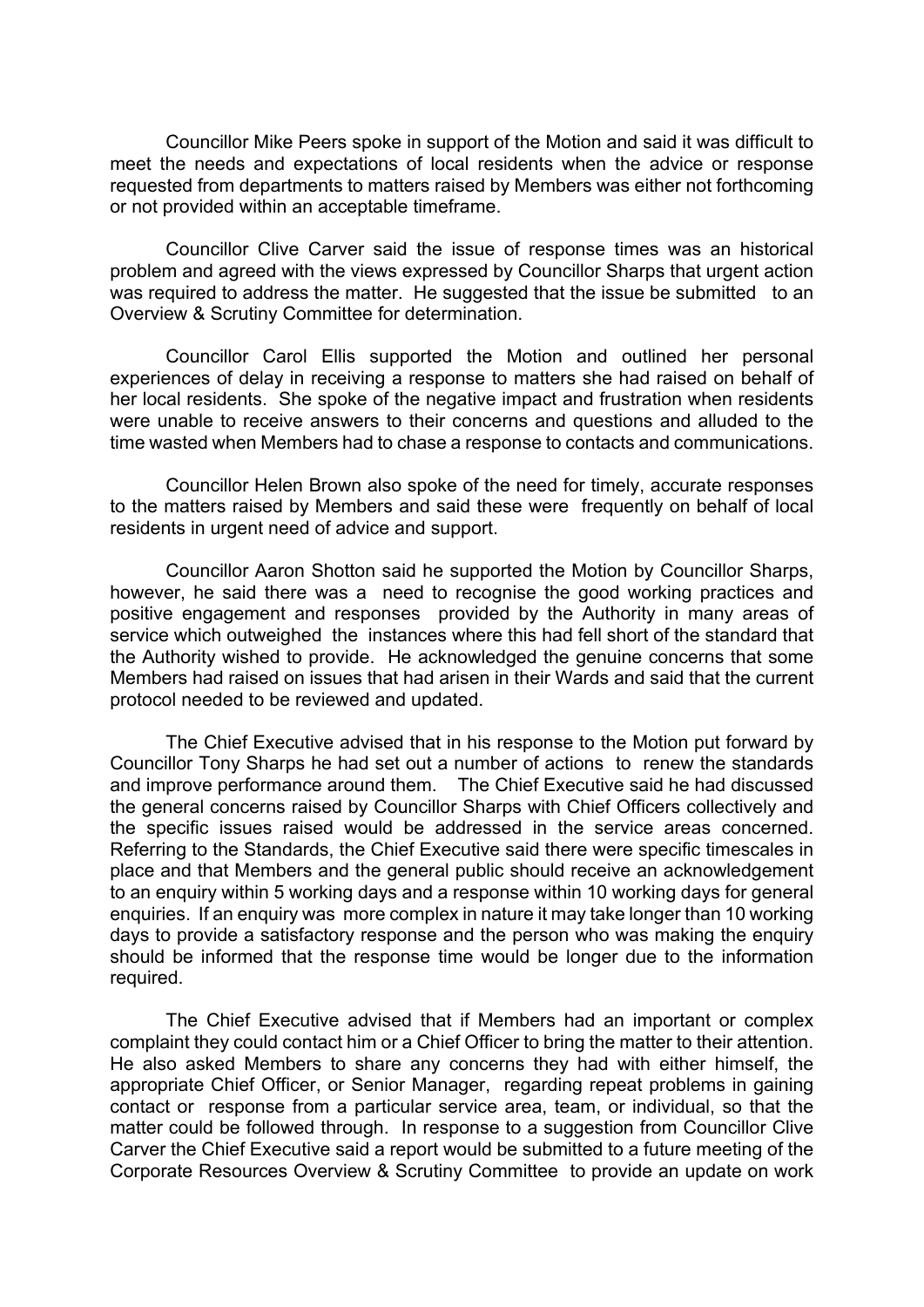undertaken on the Standards. The Chief Executive also agreed to reissue a copy of the Standards to Members and the actions to be taken to update them.

Whilst acknowledging the concerns raised by Councillor Tony Sharps the Chief Executive commented that there had been evidence on occasions when Members had shown disrespect and discourtesy towards officers and emphasised the need for both Members and officers to adhere to the standards of behaviour expected. He also commented on the understanding that whilst Members may receive a response it would not necessarily be the resolution sought and said there were complex and lengthy legal matters to be resolved in some cases. In conclusion the Chief Executive said he had been given a commitment by Chief Officers that staff would be held to account where there was evidence of a justifiable complaint and emphasised that it was the responsibility of everyone to uphold the Standards. He reiterated the actions to be taken around the Standards and the need for Members to share information with himself or Chief Officers regarding matters of underperformance so they could be addressed.

The Chief Officer (Governance) clarified that Members were asked to endorse the Notice of Motion submitted by Councillor Sharps. The Chairman read out the Notice of Motion and on being put to the vote, the Motion was unanimously supported.

#### **RESOLVED:**

That the Notice of Motion from Councillor Tony Sharps be supported.

## **37. RECOGNITION OF IAN BANCROFT**

The Chairman led the tributes to recognise the contribution made to the Council by Ian Bancroft, Chief Officer (Strategic Programmes), who left the Authority in August 2018 to join Wrexham County Borough Council.

The Chief Executive commented on Ian's personal qualities, his enthusiasm and energy, which he said would be genuinely missed as well as his professional abilities. He reflected on the 4 years that Ian had served with the Authority and commented on the positive impact of his achievements in delivering organisational change and his expertise and skill in seeing projects through from strategy to task and finish. He looked forward to continuing to work with Ian in the future as Chief Executive of Wrexham County Borough Council.

The Chairman referred to the regeneration of the Foreshaw area in Flint and said that Ian's work and enthusiasm to see the project through had been greatly appreciated by the Regeneration Committee of Flint Town Council.

Councillor Aaron Shotton paid tribute to Ian for his vision and work during his service with the Authority which had enabled services to be maintained and local communities to become more resilient under continuing austerity. He referred to Ian's professional experience, his skill, style, and innovative approach, and cited the work he had undertaken on the transfer of Connah's Quay Swimming Pool from the Authority's operation to Cambrian Aquatics, and the transfer of the Authority's leisure and library services to Aura Leisure and Libraries Limited, as examples of the success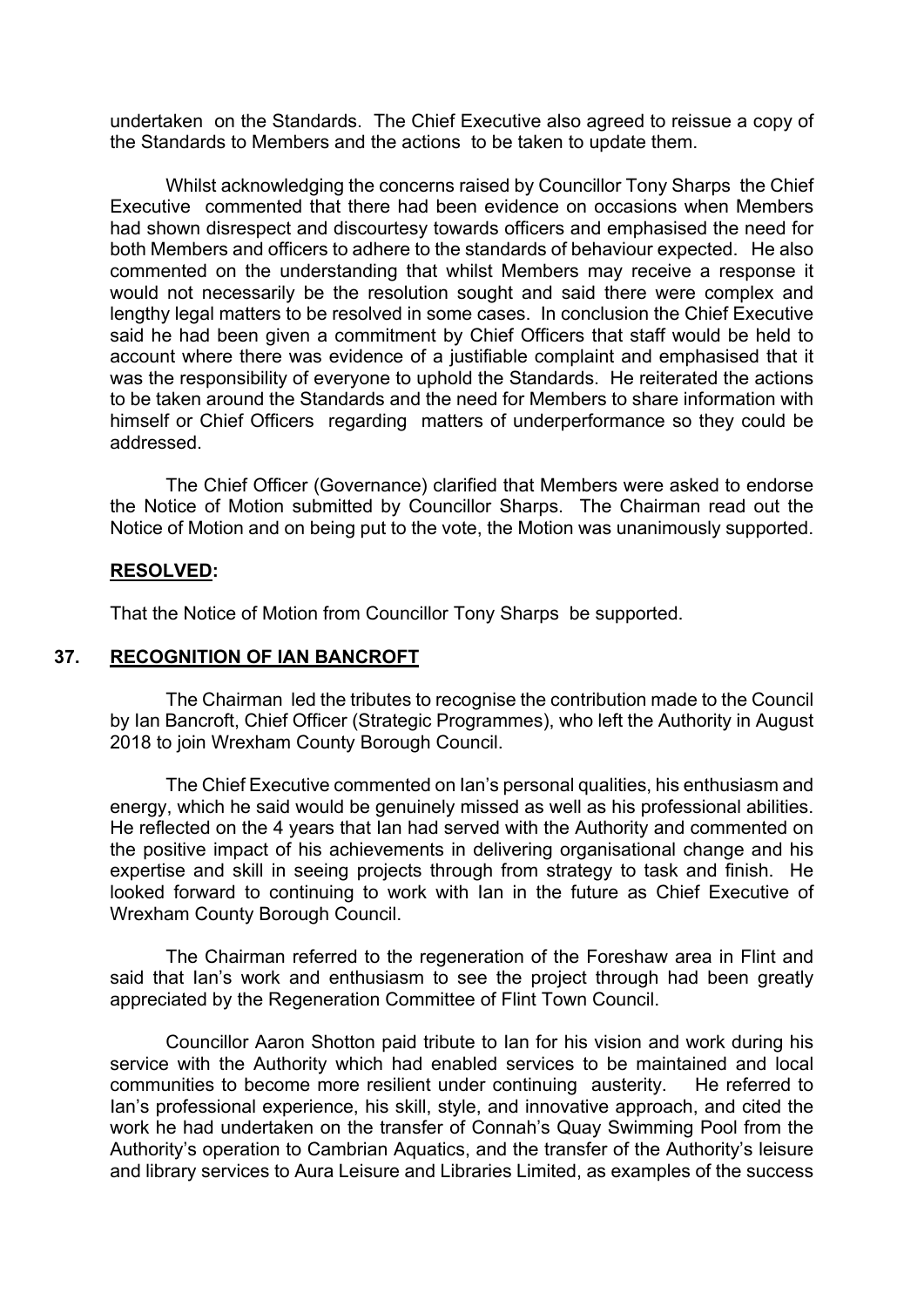Ian had achieved in working with local communities to develop alternative models for providing service delivery. Councillor Shotton said he looked forward to working with Ian and Wrexham County Borough Council in the future on a regional level and on the Growth Deal.

Councillor Paul Shotton spoke as a member of the Organisational Change Overview and Scrutiny Committee and also expressed thanks to Ian for his professional experience and expertise. He referred to Ian's confidence and reassurance to the Committee that providing service delivery through alternative delivery models and community asset transfers was the best way to safeguard services for the future. He wished Ian every success in his new role in Wrexham County Borough Council.

Councillor Mike Peers commented on the help and advice which Ian had readily provided on matters concerning organisational change and community asset transfers. He congratulated Ian on his appointment and wished him well for the future.

Councillor Tudor Jones referred to the successful community asset transfer of Holywell Leisure Centre. He commented on the impact of the process of community asset transfers as a whole which in Holywell had provided a new library, a reinvigorated leisure centre, a fitness and martial centre in the old library building, and a community agreement between the Leisure Centre and Ysgol Trefynnon for the control of the facility in out of hours. Councillor Jones continued that in conjunction with the Town Council, Holywell had the capacity to continue the provision of all these benefits and had a new force of collaboration and recognition that the process was greater than the individual transfers managed. He said that Flintshire and Holywell had undertaken a major development which was skilfully guided by Ian and his team for over a year. Councillor Jones said that communities would become more resilient as a result of the work which had been done and thanked Ian and his team for their work and the successful legacy which remained. He wished Ian well in his future career.

Councillor Chris Bithell expressed his thanks and appreciation for all Ian's work in Flintshire. He said that despite austerity valuable services had been maintained through the provision of alternative delivery models, community asset transfers, and engagement of voluntary organisations. As a result service delivery to Flintshire communities was ongoing in a new form and the Authority was pleased with what had been achieved. Councillor Bithell paid tribute to the personal skill and qualities of Ian which had achieved success regardless of the challenges or problems to be confronted with groups or individuals. He congratulated Ian on his appointment and said he looked forward to working with Ian through collaboration with Wrexham County Borough Council in the future.

Councillor Ron Davies thanked Ian for the work he had undertaken concerning Theatr Clwyd and in particular around the recruitment process of an Artistic director and an Executive director. He wished Ian every success in the future.

Councillor Carol Ellis said she had found Ian to be helpful and willing to provide advice and support above and beyond expectations.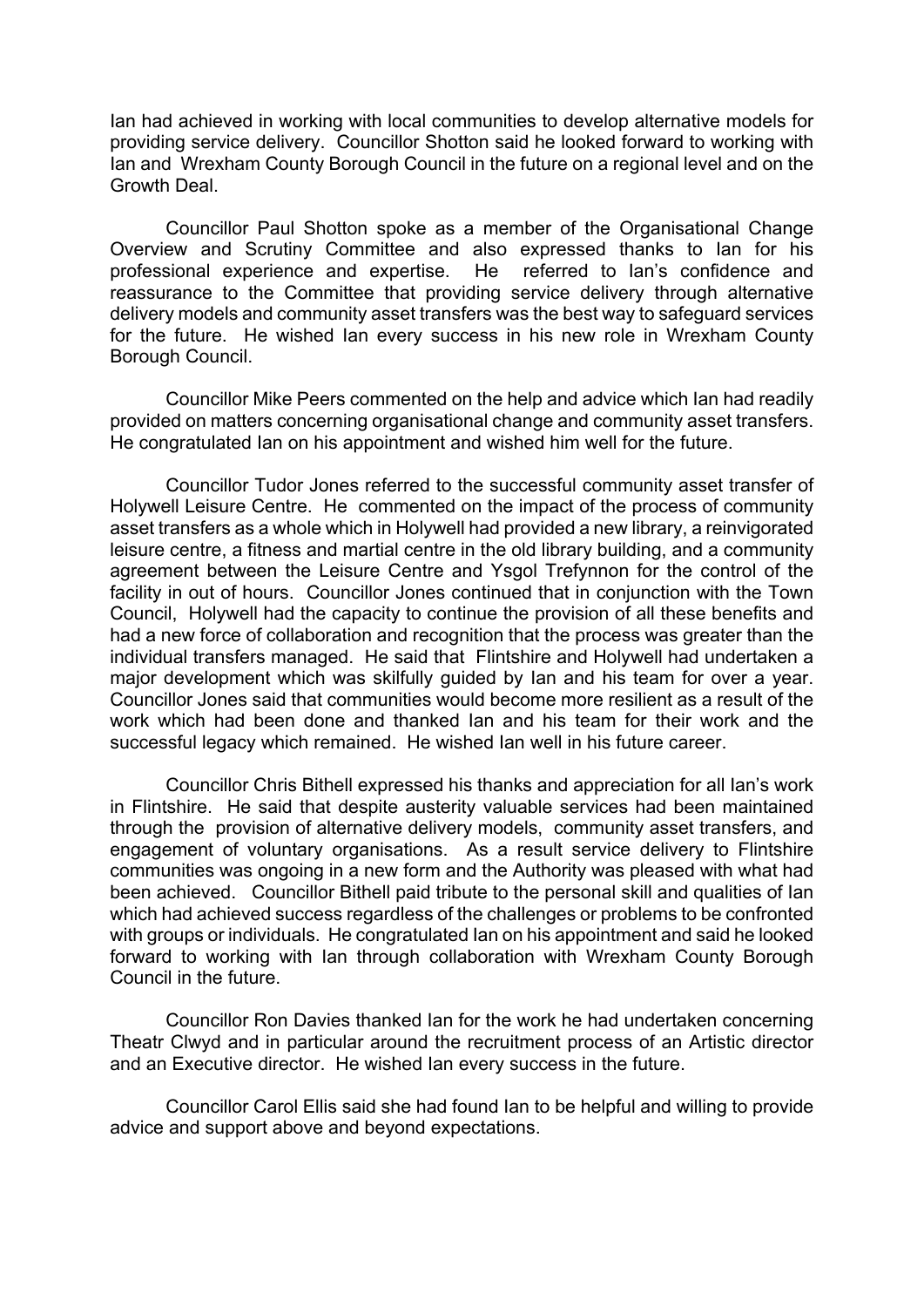Councillor Kevin Hughes referred to the community asset transfer of Gwernymynydd Village Centre and thanked Ian for his work on this project. He reiterated the previous comments expressed by Members and commented on the success of the transfer of Connah's Quay Swimming Baths to Cambrian Aquatics.

Councillor Billy Mullin said it had been a privilege to work with Ian and paid tribute to his personal and professional abilities.

Councillors Ted Palmer and Dave Mackie paid further tributes to Ian and said the work he had done had taken the Authority forward and had enabled service delivery to continue with new ideas. Councillor Mackie also thanked Ian for the work he had undertaken regarding Theatr Cymru and said he would welcome the opportunity for the Authority to work with Ian and Wrexham County Borough Council on regional matters in the future.

Following a presentation made by the Chairman on behalf of the Council, Ian thanked Members and Officers for their warm tributes and said he had enjoyed his time in Flintshire and his service with the Authority. He said that as the challenge of austerity was ongoing it was only by local authorities working strongly together as a 'family' group with local communities, Members, and officers, that a way forward could be found to find the right solution for residents and service users to provide and protect public services. He wished Flintshire every success in the future and said he looked forward to working with the Authority again. Ian said it was an honour and a privilege to work in public service and thanked the Authority for his experience during his time in Flintshire.

### **38. STATEMENT OF ACCOUNTS 2017/18 AND SUPPLEMENTARY FINANCIAL INFORMATION TO STATEMENT OF ACCOUNTS 2017/18**

The Corporate Finance Manager introduced Richard Harries and Mike Whiteley of the Wales Audit Office , Paul Vaughan, Interim Technical Finance Manager and Richard Lloyd-Bithell, Corporate Finance.

The Corporate Finance Manager presented the final version of the Statement of Accounts 2017/18 for approval following consideration by the Audit Committee prior to the meeting of County Council today. He advised that the report included the Annual Governance Statement which had also been previously considered by the Audit Committee at a meeting held on 6 June 2018 and required approval by Council.

The Corporate Finance Manager reported that the annual statutory deadline for the approval of the Statement of Accounts was currently 30 September, however, the regulations under which the Statement of Accounts was prepared were changing with effect from the financial year 2018/19 which meant that the accounts had to be approved by 15 September. The Statement of Accounts for 2017/18 were successfully prepared to this earlier deadline as preparation for 2018/19.

The Corporate Finance Manager referred to the Wales Audit Office (WAO) ISA (International Standards on Auditing) 260 report. He advised that the WAO were required to communicate relevant matters relating to the audit of the financial statements to those charged with governance of the entity (Flintshire County Council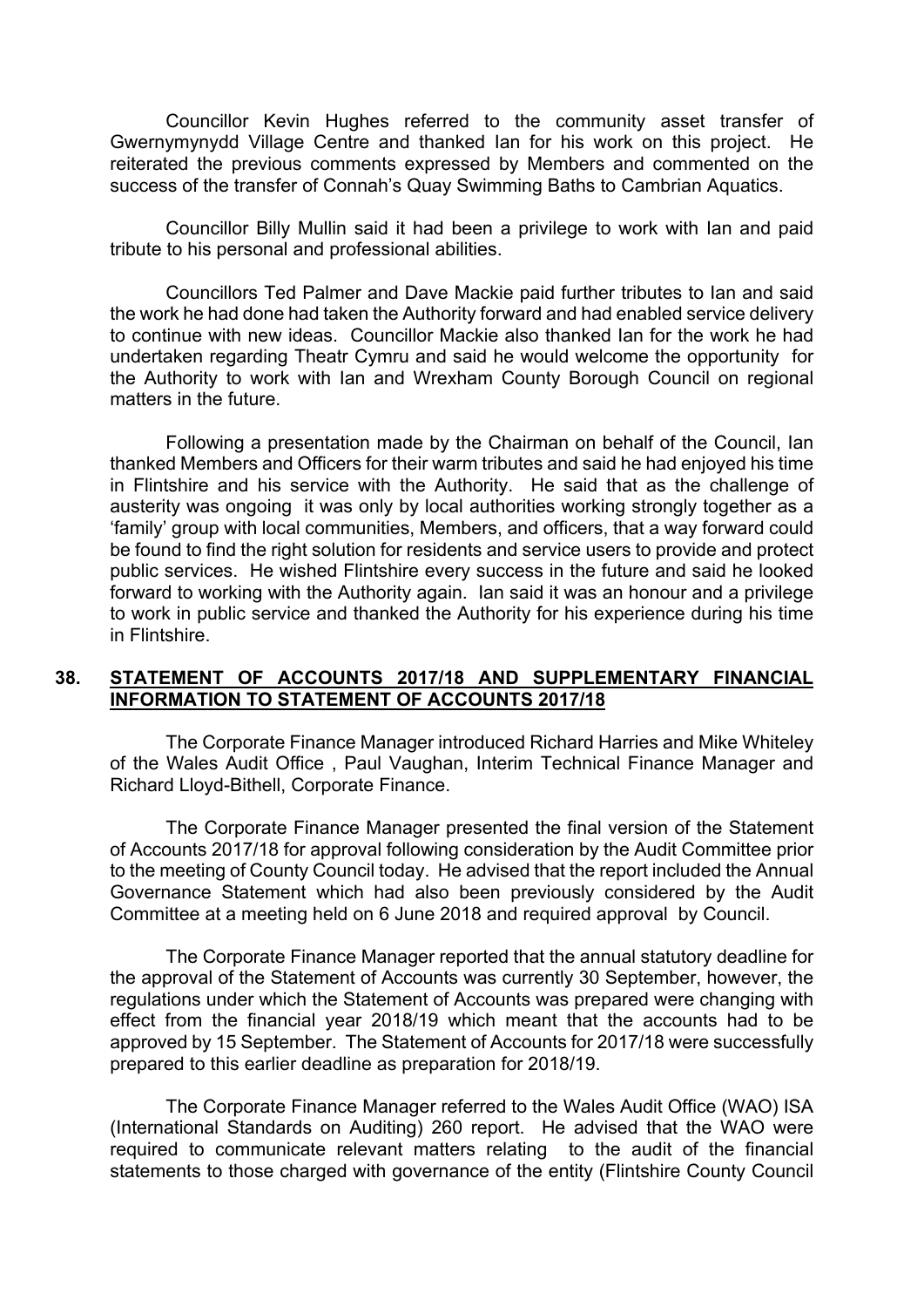for the Statements of the County Council). He explained that this year the report took the form of a presentation as a means of improving accessibility, and a copy of the presentation was appended to the report. The Corporate Manager continued that during the audit, changes agreed with the WAO were made to the draft Statement of Accounts 2017/18 and the significant changes were shown in appendix 2 of the report. He explained that the changes related to disclosure purposes only and did not impact on the financial position of the Council.

The Corporate Finance Manager advised that the WAO reported that the Statement of Accounts had been prepared to a good standard with comprehensive working papers attached. The ongoing role of the Accounts Governance Group, which oversees the overall production of the Statement of Accounts and had been effective for the last 2 years, was also noted.

The Corporate Finance Manager reported that the Flintshire County Council Letter of Representation to the WAO was appended to the report and confirmed that the information contained in the financial statements was true and accurate and that all information had been disclosed to the auditors.

Mr Richard Harries, Financial Audit Engagement Lead for Flintshire County Council, introduced himself and his colleague Mike Whiteley from the WAO. Mr. Harries gave a brief introduction, and in a departure from usual practice, presented the ISA 260 report by way of a presentation which covered the following main points:

- overall conclusion
- Auditor General's responsibilities
- audit position and issues arising from the audit
- 2018-19 and future years

In concluding his presentation Mr. Harries summarised the main findings and commented that the audit had gone well and there were no significant issues to bring to the attention of the Council. .He thanked the Corporate Finance Manager, the Interim Technical Finance Manager, and the Finance Team, for their work on the accounts and the help and support provided during the audit process.

The Chief Executive thanked Mr. Harries for his presentation and the high level of assurance given to Council that it had been a positive year in accounting terms and there had been no further questions raised at the meeting of the Audit Committee which had been held prior to County Council. The Chief Executive referred to the Clwyd Pension Fund Statement of Accounts, for which approval had been delegated to the Clwyd Pension Fund Committee, and advised that these had been formally approved by the Committee at the meeting held on 5 September 2018.

The Chief Executive spoke in positive terms about corporate ownership of the accounts and the good working professional relationship that existed between the Council and its external auditors which bode well for future work. The Chief Executive thanked the WAO team, the Corporate Finance Manager, Interim Finance Manager, and the Finance team for their work on the accounts.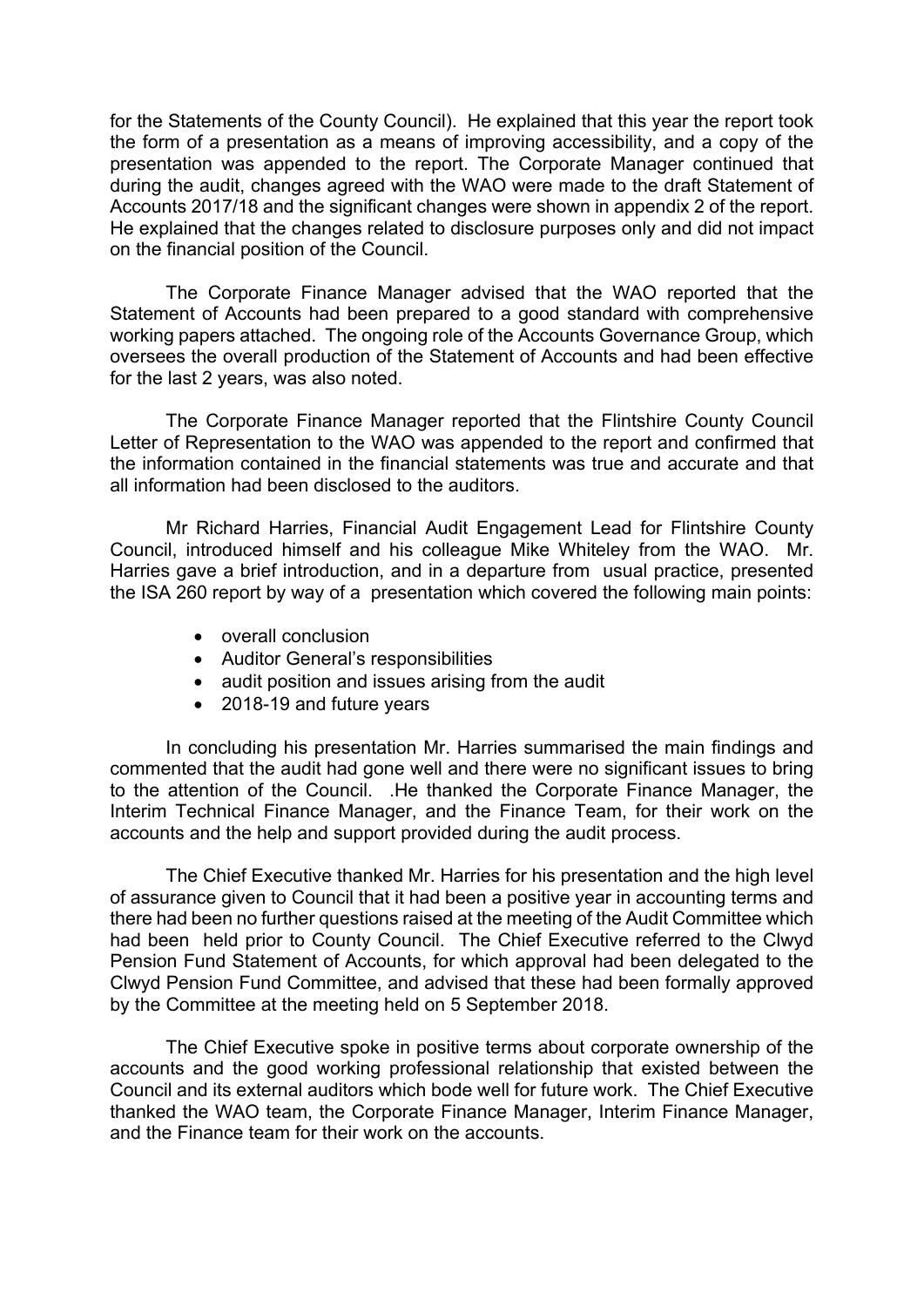Councillor Helen Brown reported that the Audit Committee had considered the Statement of Accounts 2017/18 at a meeting held prior to the meeting of County Council today. Officers from the WAO had been in attendance and had presented and explained their findings. The Authority's Finance officers had provided an update on the draft accounts which had been considered at the previous meeting of the Audit Committee. The role and importance of the officer Accounts Governance Groups and the change to the accounting policy on accruals of income and expenditure were explained, and reference was made to the amendments to the Councils' accounts since the draft was published. Councillor Brown stated that following consideration of the WAO presentation on the Statement of Accounts the Audit Committee had no issues or questions to raise to Council.

Councillor Brown expressed her thanks to the Corporate Finance Manager and his team, the WAO, and all involved in the successful completion of the work on the Statement of Accounts 2017/18 prior to the annual statutory deadline. Councillor Brown moved the recommendations in the report and this was seconded by Councillor Billy Mullin.

Councillor Mike Peers raised a number of queries on the Statement of Accounts 2017/18. He sought further information around the additional Council Tax Income of £526k and asked if this could be put into the Revenue Account instead of the Reserve Account. He expressed concern around the £2.7m Council Tax debt and suggested that this be reviewed by the Corporate Resources Overview & Scrutiny Committee. Councillor Peers referred to page 65 of the report and said there was no figure quoted for the proceeds from long and short term investments. He referred to the school remuneration bands and asked officers to provide more information on the salary which was paid to one member of staff. On page 69 or the report Councillor Peers referred to the Declarations of Interest Register for Officers and asked if a public register existed, as it did for Members, to show any declarations made by officers. The final question raised by Councillor Peers was on rent arrears which he said had increased to £1.5m and suggested that this be brought to the relevant Overview & Scrutiny Committee for further review. The Chief Executive, Chief Officer (Governance), Corporate Finance Manager and Interim Finance Manager, responded in detail to the questions and concerns which had been raised by Councillor Peers.

The Chairman asked Members to vote on the recommendations in the report and on being put to the vote, the recommendations were carried.

#### **RESOLVED:**

- (a) That the final version of the Statement of Accounts 2017/18 be approved;
- (b) That the Letter of Representation Flintshire County Council; be approved; and
- (c) That the Supplementary Financial Information to the Statement of Accounts 2017/18 be noted.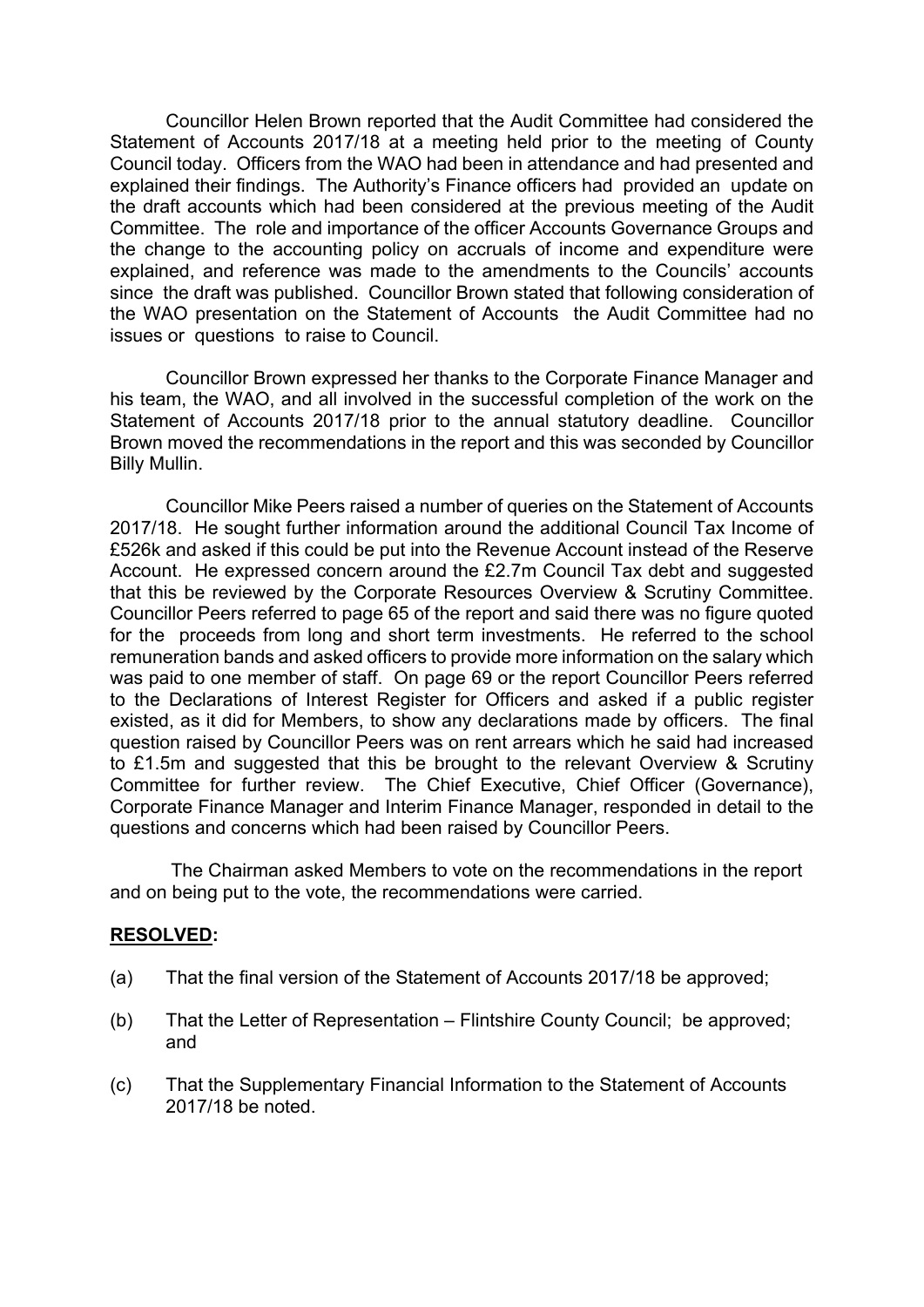# **39. NORTH WALES FIRE AND RESCUE AUTHORITY: 2019-20 FINANCIAL UPDATE AND CONSULTATION**

The Chairman welcomed Mr Simon Smith, Chief Officer, Helen McArthur, Assistant Chief Officer, and Sian Morris, Assistant Chief Officer, North Wales Fire & Rescue Authority. The Chairman expressed his appreciation for the work undertaken by the North Wales Fire & Rescue Service during the exceptional prolonged hot weather experienced during the Summer this year.

Councillor Tony Sharps took the opportunity to express his personal thanks to the Fire & Rescue Service who had attended a fire at his property and paid tribute to the speed of the response by the crew based at the Queensferry Fire Station and the excellent work they did to control the situation and make safe his property.

Mr. Smith welcomed the opportunity to return to the Council and said it was with regret Meirick Lloyd Davies, Chair of the Authority, and Peter Lewis, Deputy Chair of the Authority, were unable to attend the meeting and offered their apologies and best wishes to Members and the Authority. Mr. Smith introduced Helen McArthur, Assistant Chief Officer (with responsibility for Corporate Resources) and Sian Morris, Assistant Chief Officer, (with responsibility for Corporate Planning and other areas).

Mr. Smith referred to the North Wales Fire & Rescue Authority annual consultation which had been launched 11 September. He said that the consultation concentrated on the resources available to the Fire & Rescue Authority, the budget, and the impact of the ongoing financial restraints which were also on local authorities in North Wales. He said it was important that the Fire & Rescue Authority and local authorities worked together and had a mutual understanding of the ongoing challenges to be addressed. Within this background and context Mr. Smith said it was important that the Fire Authority explained the current position in terms of the Fire & Rescue Authority's budget and its ability to deliver services. Mr. Smith continued that it was intended, following the presentation, to seek informal feedback from the Council on the consultation which would be followed with formal feedback from the County Council by the 2 November 2018 deadline.

Mr. Smith invited Ms Sian Morris to give a presentation on the North Wales Fire & Rescue Authority's Planning for 2019/20. The main points of the presentation were as follows:

- North Wales Fire & Rescue Authority
- what the Authority provides
- current spending
- funding fire and rescue services
- moving into 2019/20

Ms Morris reported on the key duties of the Fire & Rescue Authority which were to make sure there were adequate resources to meet the normal requirements of operating and delivering fire and rescue services, to ensure fire fighters were properly trained and equipped, and that when people called 999 they got a response and resources were mobilised. Ms Morris said that the Authority also had to comply with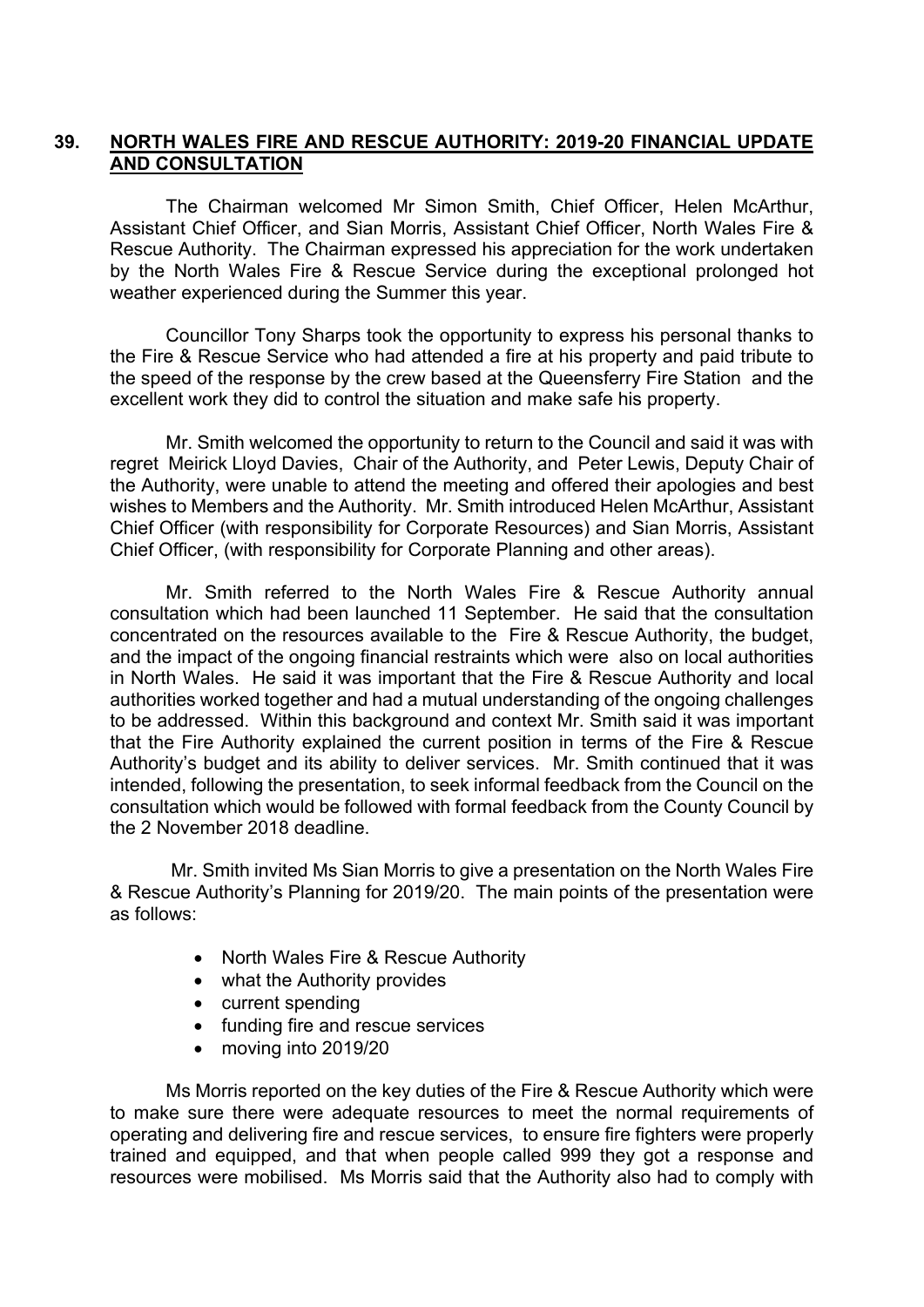legislation and regulations and cited General Data Protection Regulations (GDPR), Welsh language standards, Health & Safety legislation, financial regulations, and equality legislation as some examples.

Ms Morris referred to the work of maintaining cover in fire stations and explained that there were 44 fire stations located throughout North Wales. She said that the majority of stations had one fire engine and one fire crew and that in the main fire fighting staff were retained fire fighters. She reported that the fire stations in Deeside, Wrexham, and Rhyl, were staffed around the clock and said there were a further 5 stations which were staffed throughout the day and operated as retained stations overnight. The remaining 36 stations were wholly retained fire stations.

Ms Morris gave an overview of the emergency incidents attended in North Wales. She said that through its fire prevention work the Fire & Rescue Authority had been successful in reducing the number of fires occurring in North Wales. She continued that through policy and procedural changes the Fire Authority had also reduced the number of times that fire crews had been sent to attend to a false alarm. However, Ms Morris explained that the number of non-fire emergencies attended had increased to reflect the greater diversification of the fire service and cited collaborative work with the ambulance service as an example.

Following a short video on the North Wales Fire & Rescue Authority Service Ms Morris concluded her presentation by advising that the Fire & Rescue Authority had recently reviewed its operations and had decided not to consult this year on removal of any of the fire appliances or reduction of fire crews.

Ms Helen MacArthur, Assistant Chief Officer, was invited to give a further presentation on finance and budget implications. Ms MacArthur said she would report on the Fire Authority's expenditure and cost base including some comparisons to other Fire & Rescue Authority's and other North Wales public sector bodies. She said she would also take the opportunity to outline the Fire & Rescue Authority's funding processes, use of reserves, and highlight the challenges for 2019/20. In acknowledging the financial challenges which were also to be addressed by local authorities in North Wales, Ms MacArthur gave an assurance that the Fire & Rescue Authority took its financial responsibilities seriously, managed its expenditure with appropriate due care and diligence, and was as efficient as possible.

Ms MacArthur reported that the Fire & Rescue Authority's expenditure for 2017/18 was £33.3m. She gave a broad breakdown of expenditure and referred to the main areas of employee costs (front line operational work, fire and rescue, prevention, and specialist support), capital financing, and suppliers (ICT and communication costs). Ms MacArthur commented on the significant cost pressures to be addressed by the Fire & Rescue Authority and cited pay awards, an ageing workforce, pension costs, general inflation in the area of capital financing, and ICT, as examples. Ms MacArthur went on to present an historical review of expenditure between 2010/11 and 2018/19 and said expenditure had risen by 8%. She reported on the actions taken to address increased costs and referred to the savings achieved from staff budgets and non-pay budgets, the efficiencies achieved through changes of policy and continued emphasis on reducing demand (prevention), the occasional windfall gains, and the use of reserves.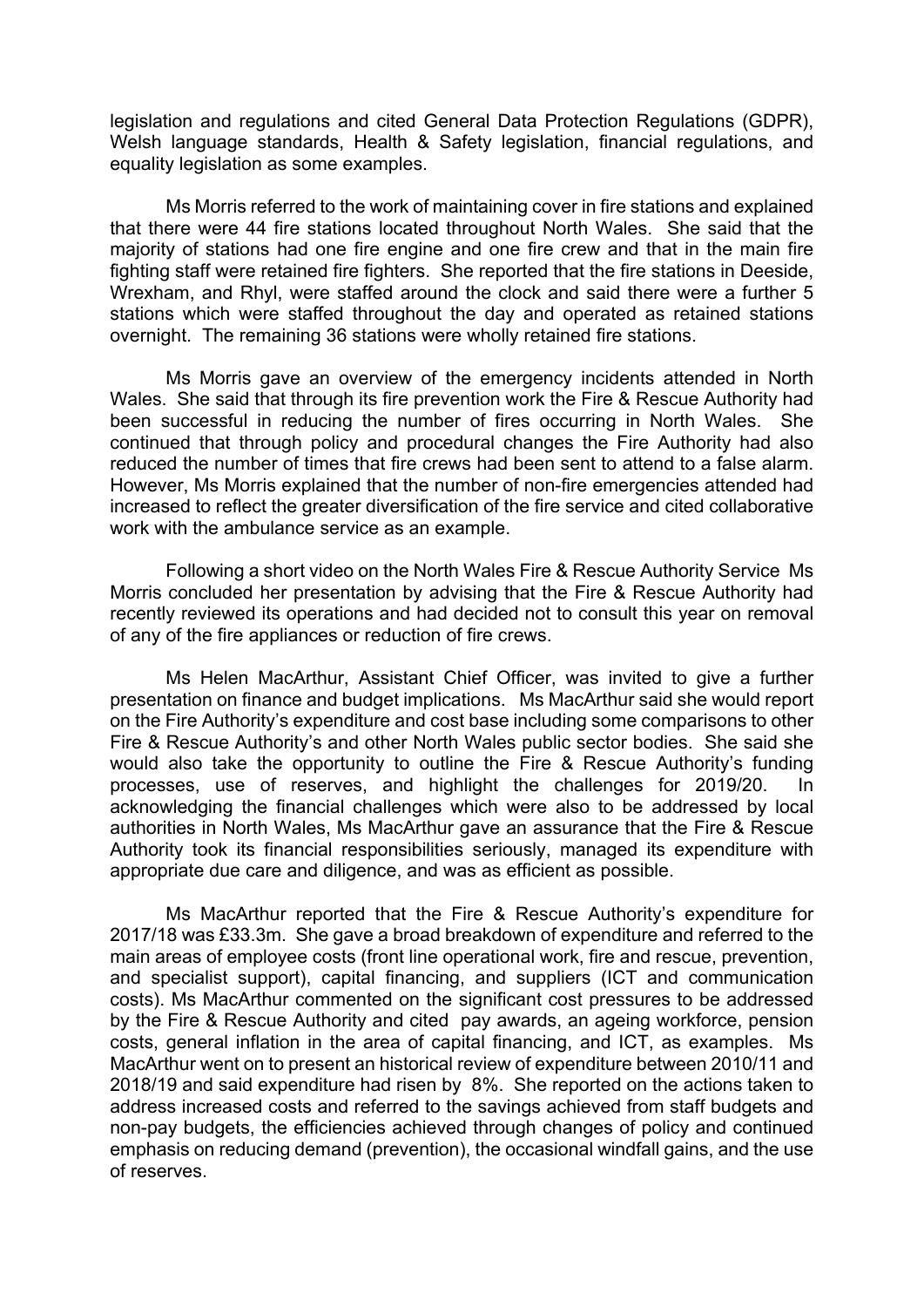Ms MacArthur reported on the comparison data presented on the North Wales Fire & Rescue Authority in the context of local authority revenue budgets and public sector budgets and on the benchmarking information provided in comparison with other Fire & Rescue Authorities in Mid and West Wales and South Wales.

Ms MacArthur went on to present analysis on County Council contributions and net expenditure and said that for the last 3 financial years the Fire & Rescue Authority's running costs had exceeded the amounts levied on individual councils. For 2019/20 the Fire Authority had reached the point where its reserves could not be depleted further and the running costs would have to be matched by the contributions received from local authorities. The increase in contributions would be £1.9m across all local authorities for this year (according to current planning assessment) and the direct cost to Flintshire would be £420k. Ms MacArthur commented that it was anticipated that due to the financial restraints on the Council it would not be possible to meet the increase in contribution to the Fire Authority from internal reserves and the cost would need to be met from an increase in council tax. The effect of the increase on an average Band D dwelling would equate to an additional £6.53 in 2019/20.

The Chief Executive thanked Mr Simon Smith, Ms Sian Morris and Ms Helen MacArthur for their collective presentation. Members were invited to raise questions.

Councillor Rita Johnson asked the Fire & Rescue Authority's officers to provide further information on its revised policy around attending calls to rescue large animals. Mr. Simon Smith provided background information and explained that the rescue of large animals was a non statutory duty and due to the financial restraints on the Fire & Rescue Authority it had been decided to cease that service. He commented that there had been no real impact on the North Wales community as a result. In response to a further question from Councillor Clive Carver around animal rescue, Mr Simon Smith explained that the Fire & Rescue Service would attend a call when an animal was involved in a significant road traffic accident and cited the transporting of live cattle and horses, as an example.

Councillor Ian Roberts paid tribute to the work of the North Wales Fire & Rescue Authority and thanked Mr. Smith for the reassurance and support which had been given to the residents of Flint who lived in high rise buildings following the Grenfell Tower disaster in London last year. Mr. Smith thanked Councillor Roberts for his positive feedback and said the Council was also to be commended for its work on the initial construction of the buildings and the on-going monitoring and use of the high-rise buildings in Flint. He emphasised that preventative work was the key to keeping people safe.

Councillor Mike Peers commented on the positive work undertaken by the Phoenix programme for young offenders and asked if this was ongoing and if it had contributed to the reduction in the number of fires caused in North Wales. Councillor Peers also referred to the comparison data which had been provided on Mid and West Wales and South Wales, and asked if it would also be possible to provide comparison data on Chester/Cheshire West and the cost per head per day. Mr. Smith agreed to provide this information to the Chief Executive following the meeting.